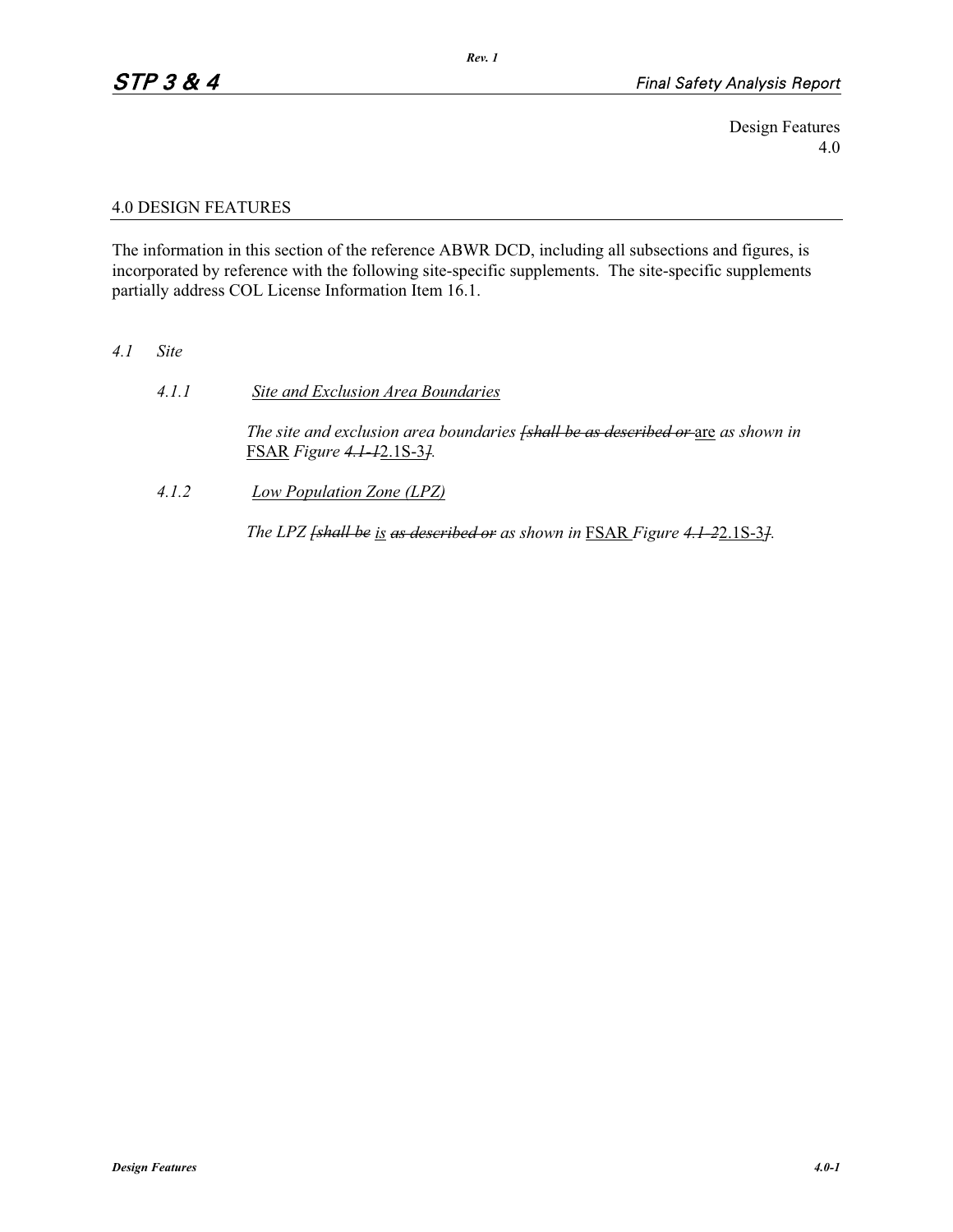Design Features 4.0

*(This figure shall be supplied by the COL applicant.)*

*This figure shall consist of [a map of] the site area and provide, as a minimum, the information described in Section [2.1.2] of the FSAR relating to [the map].*

*Figure 4.1-1 (page 1 of 1) Site and Exclusion Area Boundaries*